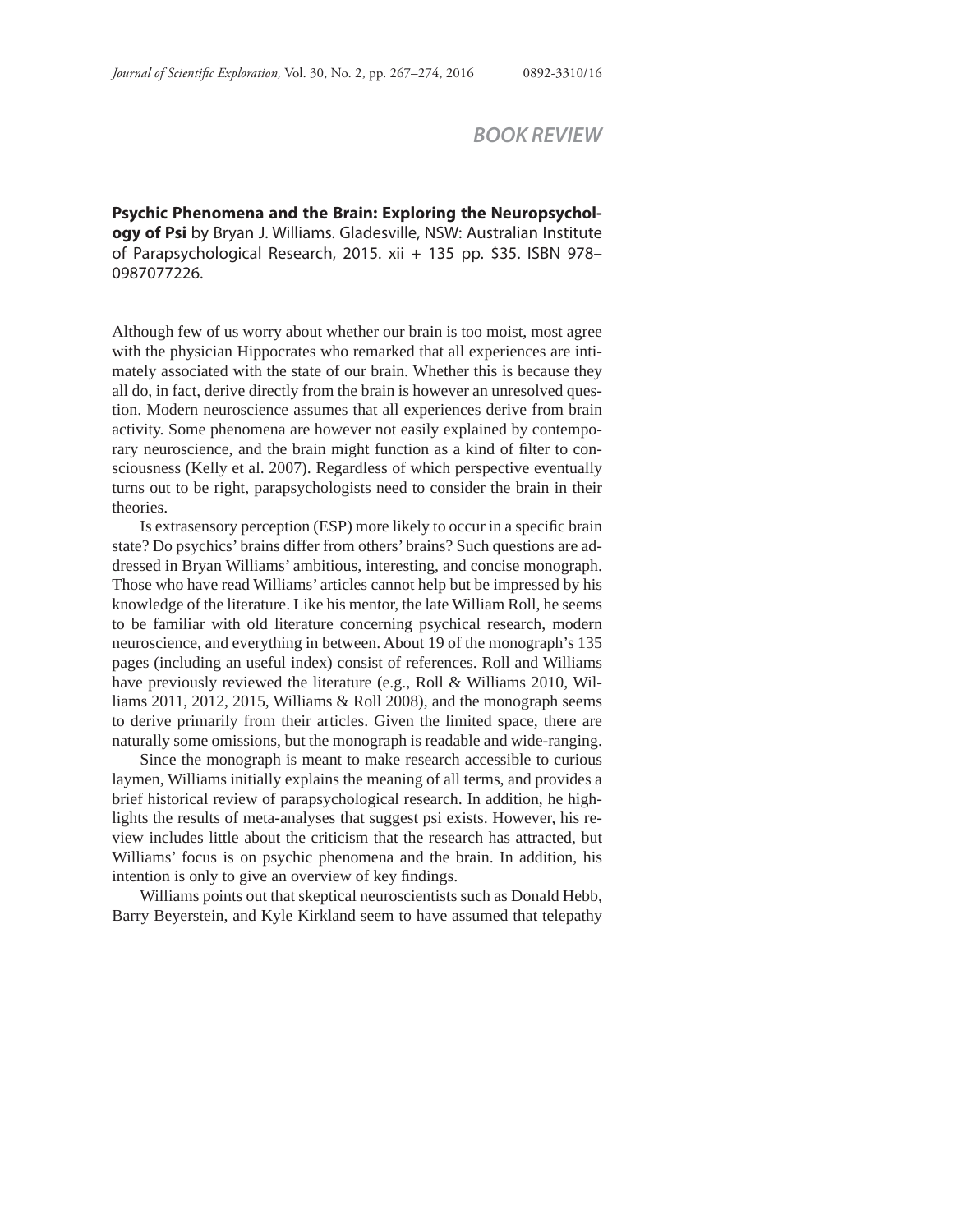functions as a kind of mental radio in which a signal goes from a sender to a receiver. Williams thinks that this is an antiquated notion that appears to be inconsistent with research findings. He highlights some results that suggest that: "When ESP appears in consciousness, it comes in borrowed garb. The brain has a storehouse of used apparel . . . " (Roll 2006:13). In addition, he provides a brief, but adequate, overview of the brain, EEG, and fMRI, which laymen may like to return to. For this review, it seems sufficient to mention that alpha waves: ". . . typically occur during moments of relaxed awareness, when a person is not deeply engaged in cognitive thought and is only passively attentive to the surrounding environment" (p. 29).

Hans Berger developed the EEG in the 1920s, but it was only rarely used in parapsychological research until the 1960s. At that time, Joe Kamiya and others popularized biofeedback: Their articles were read by parapsychologists who realized that if they found a brain state associated with ESP scoring, then biofeedback could be used to teach percipients to induce and maintain that state. According to Kamiya, to achieve a high alpha state: "One must maintain a kind of calm alertness, accompanied by a quiet state of mind. It is a kind of serene, receptive, open state of mind" (Cavanna 1970:98). This reminded parapsychologists of the claims made by many psychics (White 1964). The initial research thus focused on the possible relationship between alpha waves and ESP scoring.

Williams does not provide a detailed review of the many attempts to determine whether alpha waves were associated with ESP scoring in forcedchoice studies, but he concludes: ". . . although there was a slight tendency ... it was not a very robust finding" (p. 32). He thinks that the results from other studies seem more promising. For example, Rex Stanford and John Palmer found that the high scorers had higher alpha density (37.5%) than the low scorers (12.1%). Williams highlights this, but fails to note that they also concluded that a division of the percipients

... around the alpha density median failed to predict ESP performance significantly. Results, like those of certain earlier work, suggest that an abundance of alpha rhythms indicates a psi-favorable state which is nonetheless insufficient, of itself, for ESP performance. (Stanford & Palmer 1975:235)

Some parapsychologists gave their percipients biofeedback training during which they were supposed to learn to produce alpha waves and maintain a high alpha state. For example, K. Ramakrishna Rao and José Feola (1973) conducted a clairvoyance test with a man who had been given biofeedback training: The results indicated that ESP scoring was associated with high alpha density. Prior to this study, Feola had however carried out two similar studies with four percipients and then the results were insig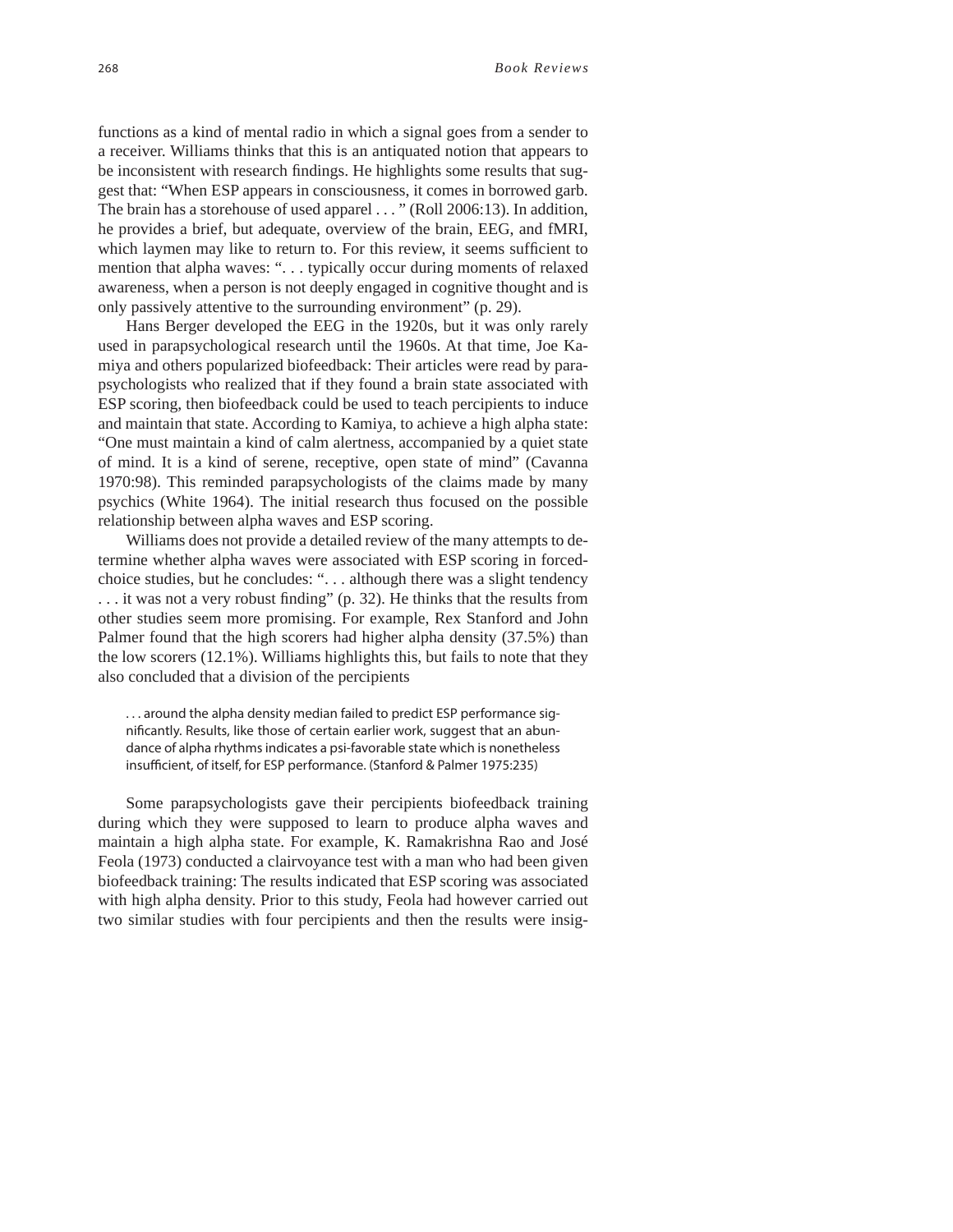nificant for all percipients (Cavanna 1970:99).

The results of the biofeedback studies were inconsistent, and Williams suggests that the amount of training may have been insufficient. He does not however state how much training would be appropriate: According to Kamiya, for most people three or four sessions of 45 minutes is sufficient (Cavanna 1970:97). Williams devotes a paragraph to one of the better-known studies involving biofeedback (i.e. Honorton, Davidson, & Bindler 1971) and writes that the percipients received 20 minutes of training, though in fact they had



40–50 minutes. Nonetheless, the ESP scores were insignificantly higher during alpha generation than during alpha suppression. Reviews reveal that inconsistent and insignificant results in this line of research were common (Palmer 1978, Stanford 1975/1976).

Inconsistencies also become apparent when Williams reviews research involving the psychic Sean (Lalsingh) Harribance, who has participated in much research since the late 1960s. In two studies in the 1970s, Harribance had higher alpha density during high-scoring runs than during low-scoring runs (Morris, Roll, Klein, & Wheeler 1972). However, results from later studies suggested that below-chance scoring for Harribance was associated with alpha waves (Kelly & Lenz 1976, Kelly, Hartwell, & Artley 1978). Williams concludes that the research findings ". . . seem to suggest that alpha activity has a considerable role in the functioning of Harribance's reported ESP ability" (p. 42). He has previously reviewed much of the research with Harribance (Williams 2015), and then made it clear that Harribance was often able to score significantly above chance in a number of forced-choice studies. In the current monograph, Williams devotes some space to the old studies and some to more recent studies (e.g., Roll et al. 2002). In addition, he covers research with other psychics: Malcolm Bessent, Ingo Swann, and a woman known only as B.S.J.

The monograph also briefly covers some of the research concerning correlations in brain activity between individuals. The basic idea in this kind of study is that two individuals are separated: One of them is then exposed to some stimulus and the researcher expects that this will influence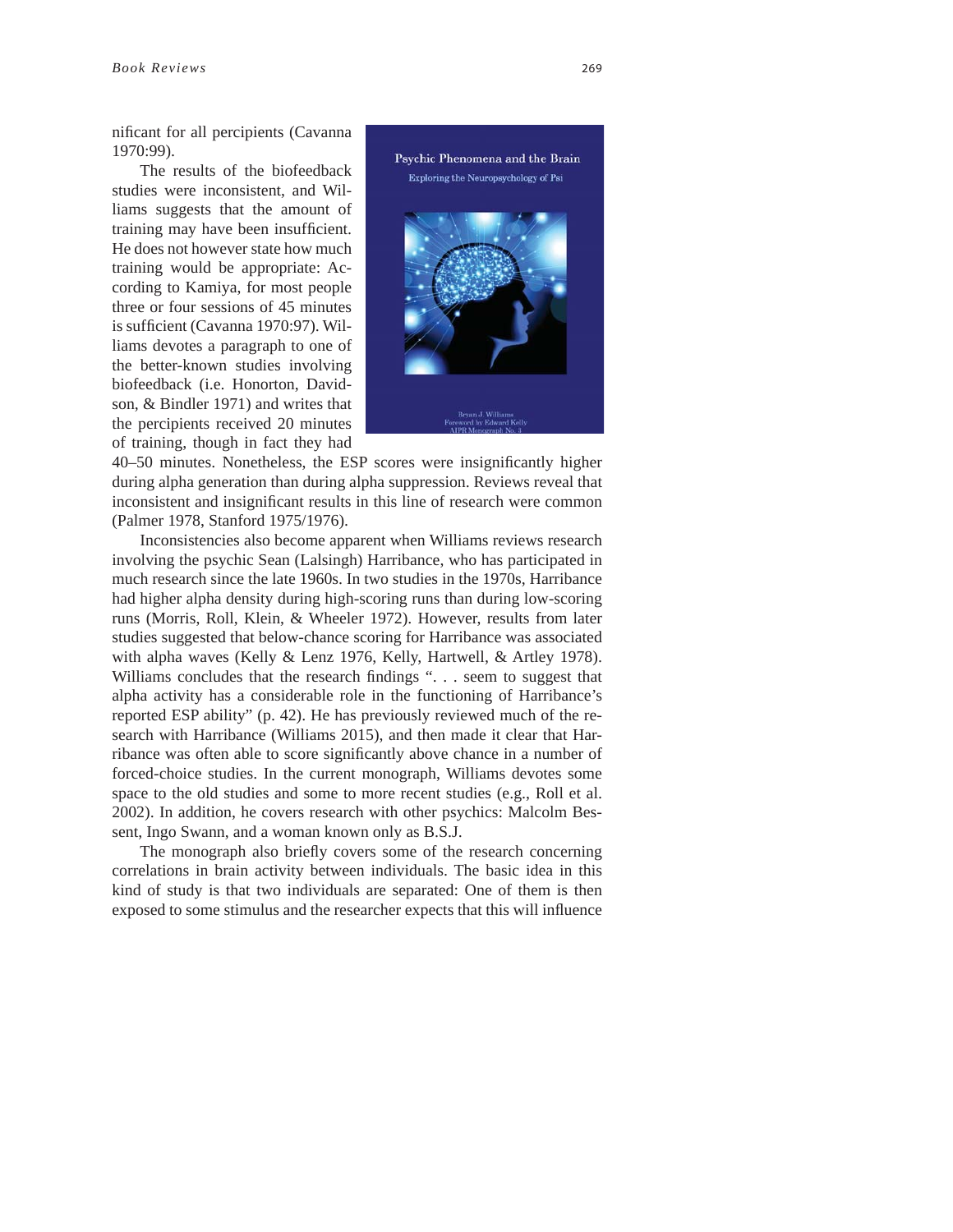the brain activity of the other. (Williams points out that percipients' brain activity in some studies seems to have been associated with the randomly occurring flash patterns of a strobe light despite the fact that no one looked at the light—thus a sender may not be necessary). Williams outlines a few of the studies, starting with one published in *Science* (Duane & Behrendt 1965), and correctly notes that the brief report contained few details and was rightly criticized. Later studies were better-controlled, but Williams thinks that the results from this line of research ". . . should perhaps be taken as tentative until further clarifying data are gathered . . . " (p. 51).

Some of the studies with the psychic Malcolm Bessent are covered in a chapter about precognition, in particular the more recent research. This indicated that even when Bessent's ESP scoring was insignificant, his brain activity was different when he looked at the target images compared with when he looked at decoy images. The researchers also found this difference when they studied how ordinary volunteers' brains reacted (these studies are reviewed in Don 2010). This is consistent with other research reviewed by Williams, which suggests that people unconsciously react to future stimuli.

The monograph also contains sections about two flawed studies: An fMRI study (i.e. Moulton & Kosslyn 2008) that received much attention in the media and was rightly heavily criticized by parapsychologists (e.g., Palmer 2009). The other study (i.e. Venkatasubramanian et al. 2008) is less well-known. Williams devotes space to these studies because he wants the reader to learn from the mistakes of others.

Williams mentions some research concerning the association between temporal lobe lability and paranormal experiences, but laymen will need to consult other sources (e.g., Jinks 2012) to really appreciate the evidence. Space is also devoted to the hypothesis that the right hemisphere is more involved in the processing of information that derives from psi. Williams has previously written a detailed review of the literature about this (Williams 2012). The hypothesis can be traced back to writings of Frederic Myers (1885) and Jan Ehrenwald (1975). In addition, observations in the 1970s were consistent with the hypothesis (Targ & Puthoff 1977). Williams nevertheless notes that the research "... findings have not been very robust  $\ldots$  " (p. 78).

Williams highlights the results of one study which indicated that six of the seventeen psychics who were assessed had right temporal lobe impairment, but he fails to note that five of the individuals in the control group also appeared to have this kind of impairment (Fenwick et al. 1985). He also points out that a psychic, B.S.J., scored high on a measure of temporal lobe lability (Alexander 2000). However, Harribance also scored somewhat high on the same measure, but he did " . . . not show evidence of the subjective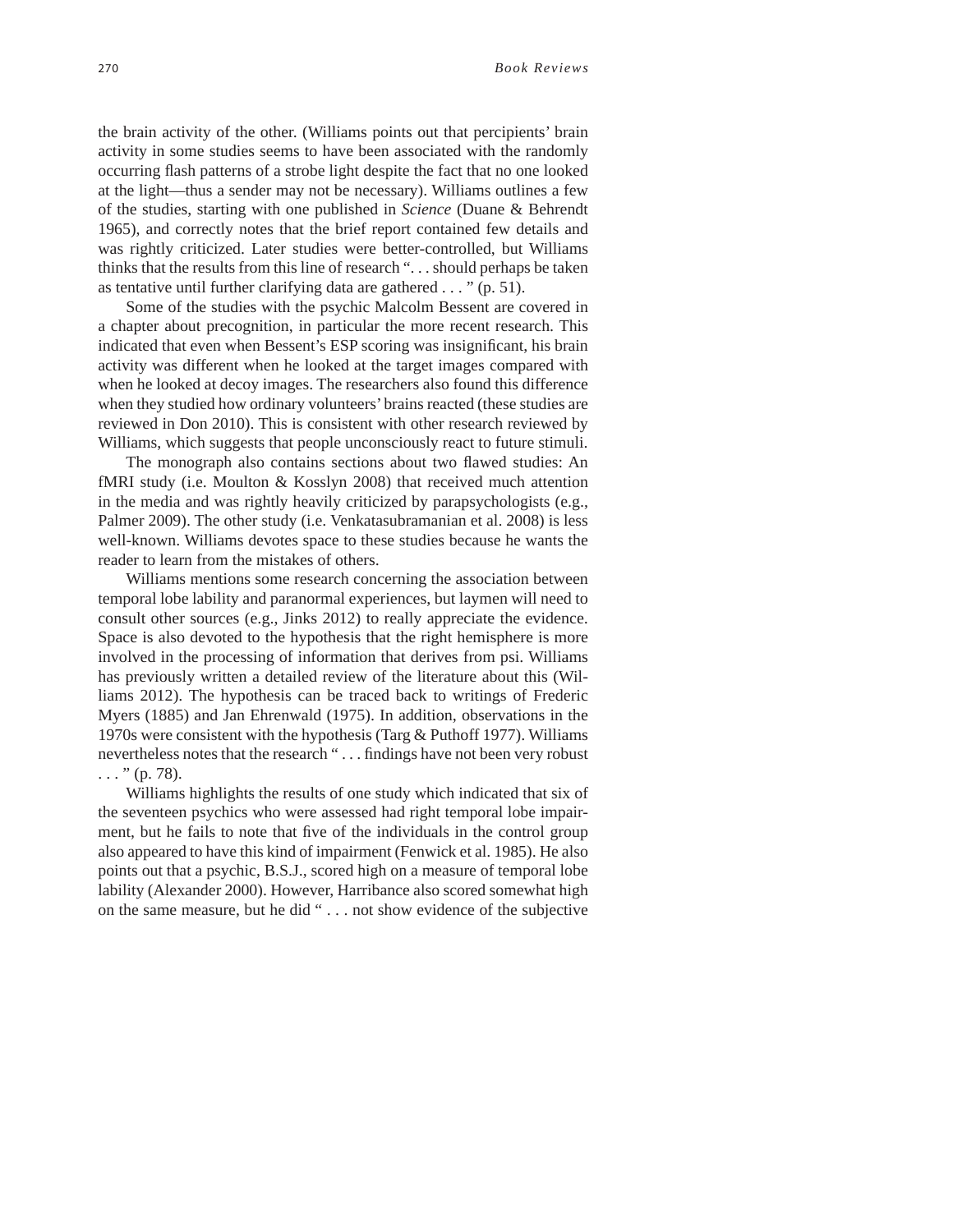experiences, electrical lability, or elevated electrical anomalies that typically define complex partial seizures" (Roll et al.  $2002:219$ ). The questionnaire that was used was not designed with psychics in mind, who due to their anomalous experiences may score above average.

Harribance has stated that he often sees images in his left field of vision: This suggests the involvement of the right hemisphere. That said, Harribance has also said that he often hears a voice in his right ear, which suggests the involvement of the left hemisphere! Unfortunately, it seems difficult to briefly review all the thought-provoking results of the neurological assessments Harribance underwent that revealed anomalies (Alexander, Persinger, Roll, & Webster 1998, Roll et al. 2002). Williams seems to believe that the research with Harribance has shown that for his ESP ability the right hemisphere is of more importance than the left.

Almost in passing, Williams mentions a study with the psychic Ingo Swann, who had an unusual brainwave pattern when he was engaged in remote viewing (Persinger et al. 2002). A researcher has however pointed out (among other things) that there are at least two relatively uncommon patterns that are similar to the one displayed by Swann (O'Bannon 2003). One of the patterns has been associated with aging individuals in a low state of arousal. When Swann undertook the tests, he was 64 years old. Although the research with psychics is certainly fascinating, it still leaves the reader with more questions than answers.

Given his apparent interest in research with psychics, it seems somewhat surprising that the psychic Matthew Manning (Whitton 1974) never appears in the chapter about psychokinesis. Williams reviews some of the micro-psychokinesis studies with ordinary volunteers. In addition, he briefly outlines William Roll's and Elson de A. Montagno's observations concerning the similarities between complex partial epilepsy and recurrent spontaneous psychokinesis (RSPK), also known as poltergeist phenomena (Montagno & Roll 1983, Roll & Montagno 1983). Although EEGs have occasionally revealed anomalies in some RSPK agents' brain activity, the meaning of these findings is still not clear.

The most in-depth neurological study of a RSPK agent was the one that focused on a woman known in the literature as Tina Resch (Roll & Storey 2004). She eventually developed complex partial epilepsy, but long after the investigations in the 1980s. Williams highlights some of the results of the research: Although the findings are interesting, the reader is once again left with more questions than answers.

In conclusion, Williams has clearly read a significant portion of the parapsychology literature, and his monograph provides laymen curious about neuroscience and parapsychology with a good starting point for more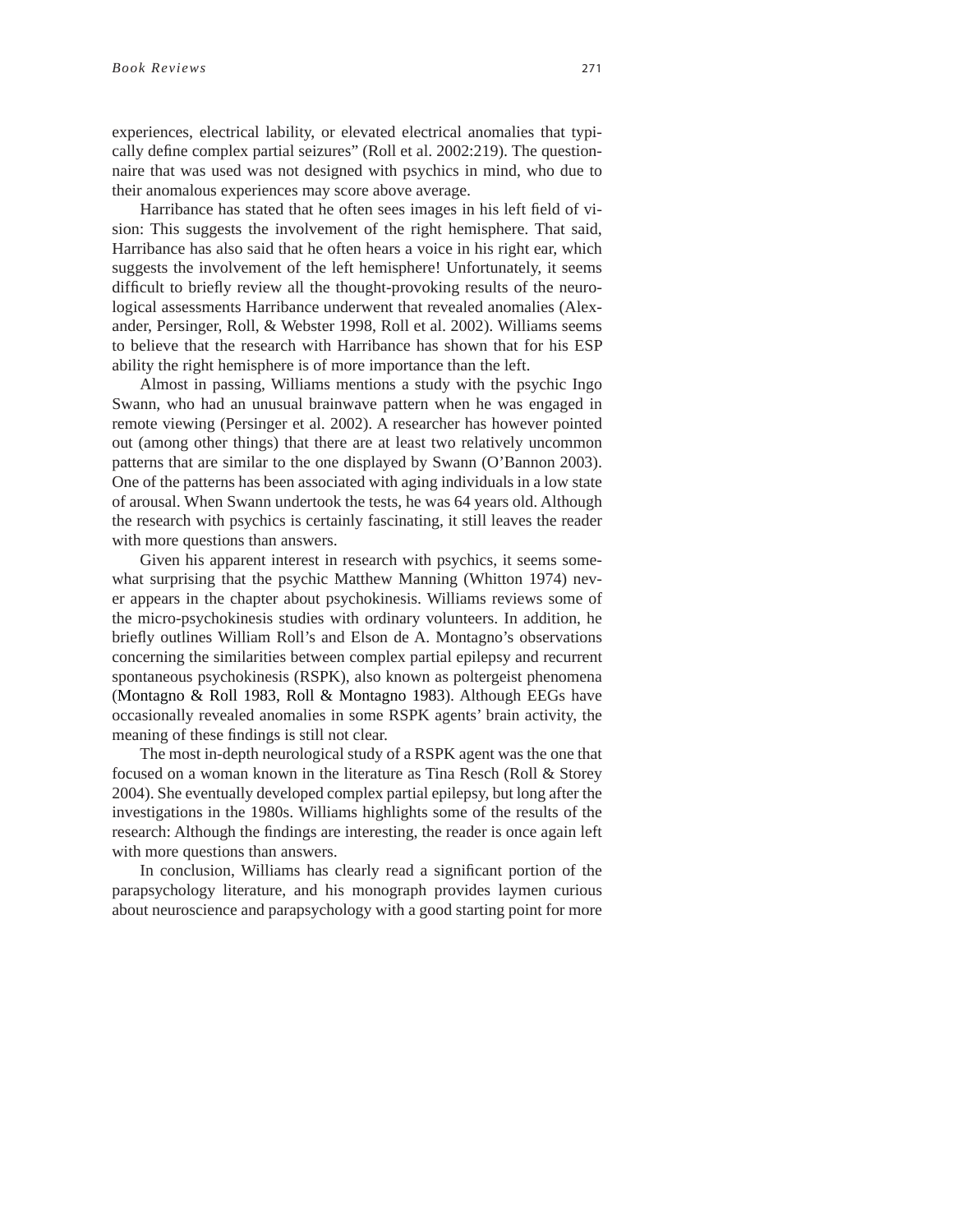in-depth investigations. Undergraduate students in particular will likely appreciate it. The monograph is however not primarily intended for parapsychologists, and they may prefer to read his more detailed articles instead (e.g., Williams 2011, 2012, 2015). Much of the research that the monograph treats is frankly difficult to cover in brief: Williams has nevertheless made an admirable attempt to do so and has clearly outlined what he believes are some key findings from several lines of research. The monograph ends with his conclusions, which in each case is that more research is needed. Williams concludes:

Parapsychologists are still very much in the early stages of exploring what goes on in the brain during the experience of psi, so it is quite difficult to tell at the moment where the path of discovery might lead. (p. 108)

Edward Kelly, who is a veteran parapsychologist, has written a Foreword to the monograph in which he repeats Williams' call for more research with psychics. He also believes that researchers have so far " . . . barely scratched the surface in terms of studying psi and the brain using modern neuroimaging techniques" (p. xi), but nevertheless thinks that Williams makes it evident that substantial successes have already been achieved, "... . and the prospects for further success . . . look excellent" (p. xi).

> **NEMO C. MÖRCK** nemomorck@hotmail.com

## **References Cited**

- Alexander, C. H. (2000). Neurophysiological and psychological assessment of an individual experiencing anomalous mental phenomena: A second case study. Paper presented at the 43<sup>rd</sup> Annual Convention of the Parapsychological Association.
- Alexander, C. H., Persinger, M. A., Roll, W. G., & Webster, D. L. (1998). EEG and SPECT data of a selected subject during psi tasks: The discovery of a neurophysiological correlate of psi. Paper presented at the 41<sup>st</sup> Annual Convention of the Parapsychological Association.
- Cavanna, R. (Editor) (1970). *Psi Favorable States of Consciousness*. New York, NY: Parapsychology Foundation.
- Don, N. S. (2010). Electrical activity in the brain and the extraordinary mind. In *Mysterious Minds* edited by S. Krippner & H. L. Friedman, Santa Barbara, CA: Praeger, pp. 113–127.
- Duane, T. D., & Behrendt, T. (1965). Extrasensory electroencephalographic induction between identical twins. *Science, 150*:367.
- Ehrenwald, J. (1975). Cerebral localization and the psi syndrome. *Journal of Nervous & Mental Disease, 161*:393–398.
- Fenwick, P., Galliano, S., Coate, M. A., Rippere, V., & Brown, D. (1985). 'Psychic sensitivity', mystical experience, head injury and brain pathology. *British Journal of Medical Psychology, 58*:35–44.
- Honorton, C., Davidson, R., & Bindler, P. (1971). Feedback-augmented EEG alpha, shifts in subjective state, and ESP card-guessing performance. *Journal of the American Society for Psychical Research, 65*:308–323.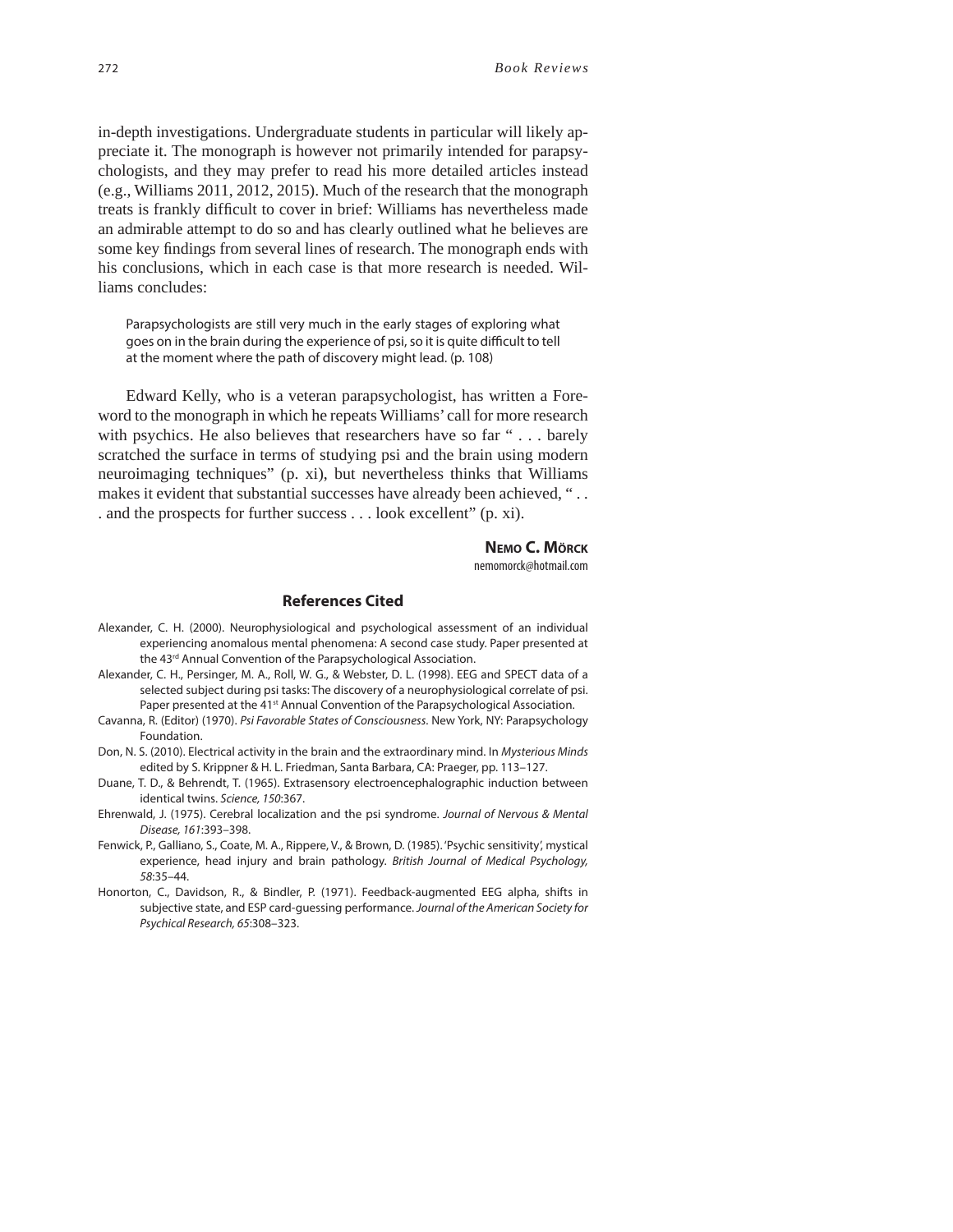- Jinks, T. (2012). An Introduction to the Psychology of Paranormal Belief and Experience. Jefferson, NC: McFarland.
- Kelly, E. F., & Lenz, J. (1976). EEG correlates of trial-by-trial performance in a two-choice clairvoyance task: A preliminary study. In *Research in Parapsychology 1975* edited by J. D. Morris, W. G. Roll, & R. L. Morris, Metuchen, NJ: Scarecrow Press, pp. 22–25.
- Kelly, E. F., Hartwell, J. W., & Artley, J. L. (1978). A second two-choice clairvoyance EEG study with Lalsinght Harribance [Abstract]. *Journal of Parapsychology, 42*:54–55.
- Kelly, E. F., Kelly, E. W., Crabtree, A., Gauld, A., Grosso, M., & Greyson, B. (Editors) (2007). *Irreducible Mind.* Lanham, MD: Rowman & Littlefield.
- Montagno, E. de A., & Roll, W. G. (1983). A neurobiological model for psychokinesis. In *Research in Parapsychology 1982* edited by W. G. Roll, J. Beloff, & R. A. White, Metuchen, NJ: Scarecrow, pp. 272–273.
- Morris, R. L., Roll, W. G., Klein, J., & Wheeler, G. (1972). EEG patterns and ESP results in forcedchoice experiments with Lalsingh Harribance. *Journal of the American Society for Psychical Research, 66*:253–268.
- Moulton, S. T., & Kosslyn, S. M. (2008). Using neuroimaging to resolve the psi debate. *Journal of Cognitive Neuroscience, 20*:182–192.
- Myers, F. W. H. (1885). Automatic writing. II. *Proceedings of the Society for Psychical Research, 3*:1–63.
- O'Bannon, R. M. (2003). [Letter to the Editor]. *Aperture, 2*(2):9.
- Palmer, J. (1978). Extrasensory perception: Research findings. In Advances in Parapsychological *Research 2* edited by S. Krippner, New York, NY: Plenum Press, pp. 59–243.
- Palmer, J. (2009). Winning over the scientific mainstream. *Journal of Parapsychology*, 73:3–8.
- Persinger, M. A., Roll, W. G., Tiller, S. G., Koren, S. A., & Cook, C. M. (2002). Remote viewing with the artist Ingo Swann: Neuropsychological profile, electroencephalographic correlates, magnetic resonance imaging (MRI), and possible mechanisms. *Perceptual & Motor Skills, 94*:927–949.
- Rao, K. R., & Feola, J. (1973). Alpha rhythm and ESP in a free response situation. In *Research in Parapsychology 1972* edited by W. G. Roll, R. L. Morris., & J. D. Morris, Metuchen, NJ: Scarecrow Press, pp. 141–144.
- Roll, W. G. (2006). A discussion of the evidence that personal consciousness persists after death with special reference to poltergeist phenomena. *Australian Journal of Parapsychology, 6*:5–20.
- Roll, W. G., & Montagno, E. de A. (1983). Similarities between RSPK and psychomotor epilepsy. In *Research in Parapsychology 1982* edited by W. G. Roll, J. Beloff , & R. A. White, Metuchen, NJ: Scarecrow, pp. 270–271.
- Roll, W. G., & Storey, V. (2004). *Unleashed. Of Poltergeists and Murder.* New York, NY: Paraview Pocket Books.
- Roll, W. G., & Williams, B. J. (2010). Quantum theory, neurobiology, and parapsychology. In *Mysterious Minds* edited by S. Krippner & H. L. Friedman, Santa Barbara, CA: Praeger, pp. 1–33.
- Roll, W. G., Persinger, M. A., Webster, D. L., Tiller, S. G., & Cook, C. M. (2002). Neurobehavioral and neurometabolic (SPECT) correlates of paranormal information: Involvement of the right hemisphere and its sensitivity to weak complex magnetic fields. *International Journal of Neuroscience, 112*:197–224.
- Stanford, R. G. (1976). Scientific, ethical, and clinical problems in the "training" of psi ability. In *Surveys in Parapsychology* edited by R. A. White, Metuchen, NJ: Scarecrow Press, pp. 288–304. [Original work published 1975]
- Stanford, R. G., & Palmer, J. (1975). Free-response ESP performance and occipital alpha rhythms. *Journal of the American Society for Psychical Research, 69*:235–243.
- Targ, R., & Puthoff, H. E. (1977). *Mind-Reach*. New York, NY: Delacorte.